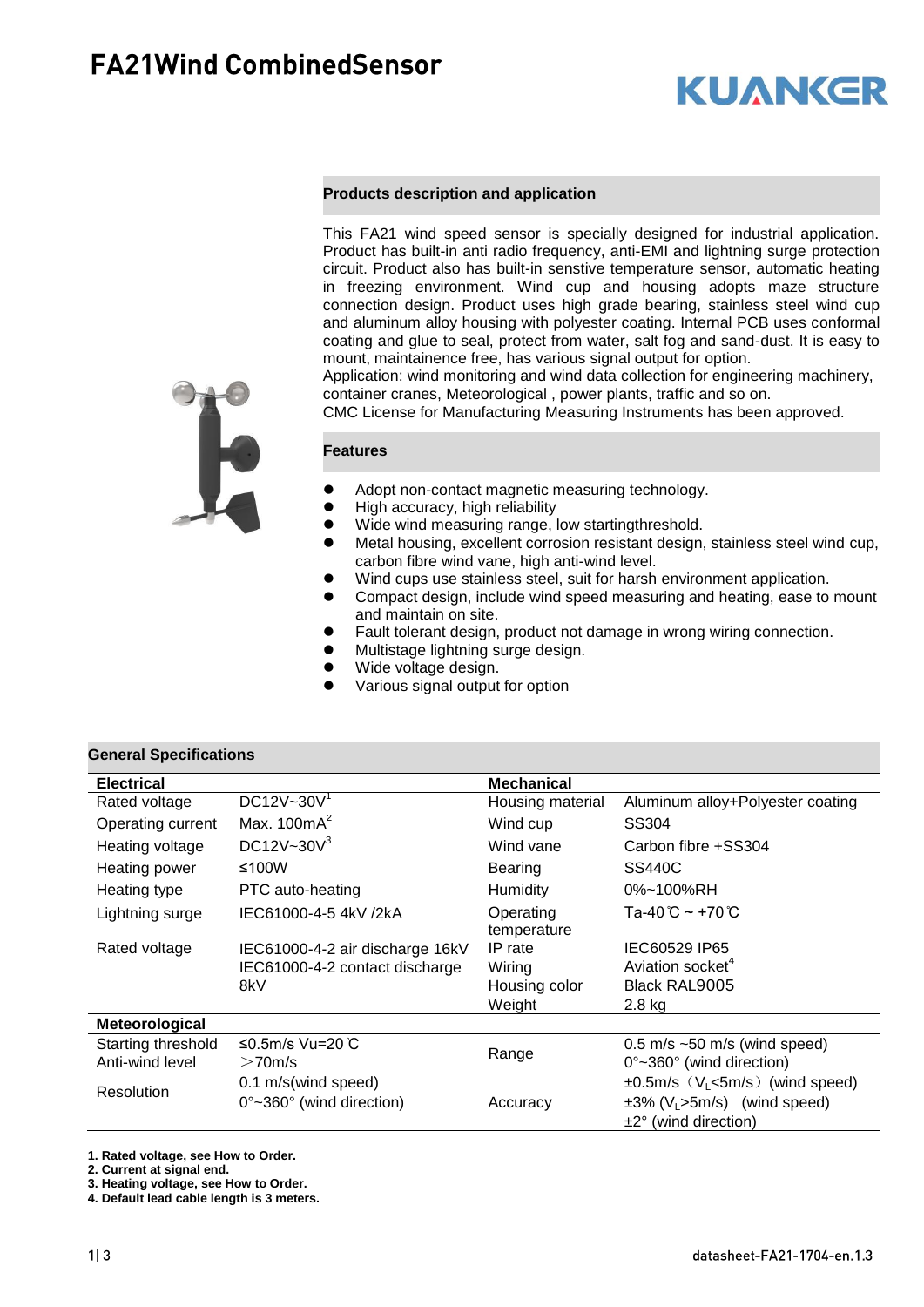### **FA21Wind CombinedSensor**

# **KUANKER**

#### **Mounting dimensions**





Mount:

1. Mount product on customer-owned bracket.

2. Refer to the above drawing.



60°均布 6XQ8  $\frac{6120}{9120}$ 082 Hole size



PJ310H bracket mount:

North pointing:

(calibrating with compass).

1. Connect and fix the aviation plug and socket on product, arrange the cable through PJ310H bracket.

2. Mount PJ310H bracket on customer-owned bracket.





North point Compass

PJ320F bracket mount:

1. Connect and fix the aviation plug and socket on product, arrange the cable through PJ320F bracket.

2. Fix PJ320F bracket to customer-owned bracket by using 3 nos. screws

#### **Wiring diagram**



4-20mA current signal output: it is recommended to use RVVP/0.5mm² /copper core/low temperature resistant shielding cable, maximum communication distanct is 1000m.

Caution:

Actual communication distance is in accordance with onsite environment.

#### **Caution**:

**1. Ensure cable connection is correct before power on.** 

**2 .Cable shield layer and housing must be well grouded.**

**3. Its suggested to return product to facotry for calibrating every 18 months.**

| 接线示意图 [Wiring Diagram] |                         |              |           |        |                  |                           |  |
|------------------------|-------------------------|--------------|-----------|--------|------------------|---------------------------|--|
| 71<br>Red              | 里<br><b>Black</b>       | 绿<br>Green   | 蓝<br>Blue | White  | 黄<br>Yellow      | 黄绿<br><b>Yellow green</b> |  |
|                        |                         |              |           |        |                  |                           |  |
|                        |                         | <b>RS485</b> |           |        | Heat             |                           |  |
|                        |                         |              |           |        |                  |                           |  |
| VCC                    | GND                     |              |           | DC24V- | DC24V+           |                           |  |
|                        | $\overline{\mathbf{2}}$ | 3            | 4         | 5)     | $\boldsymbol{b}$ |                           |  |

Align the north pointing mark of product with Geographic pole

RS485 signal output: it is recommended to use RVVP/0.5mm² /copper core / low temperature resistant shielding cable, maximum communication distanct is 1000m. Caution:

Actual communication distance is in accordance with onsite environment.